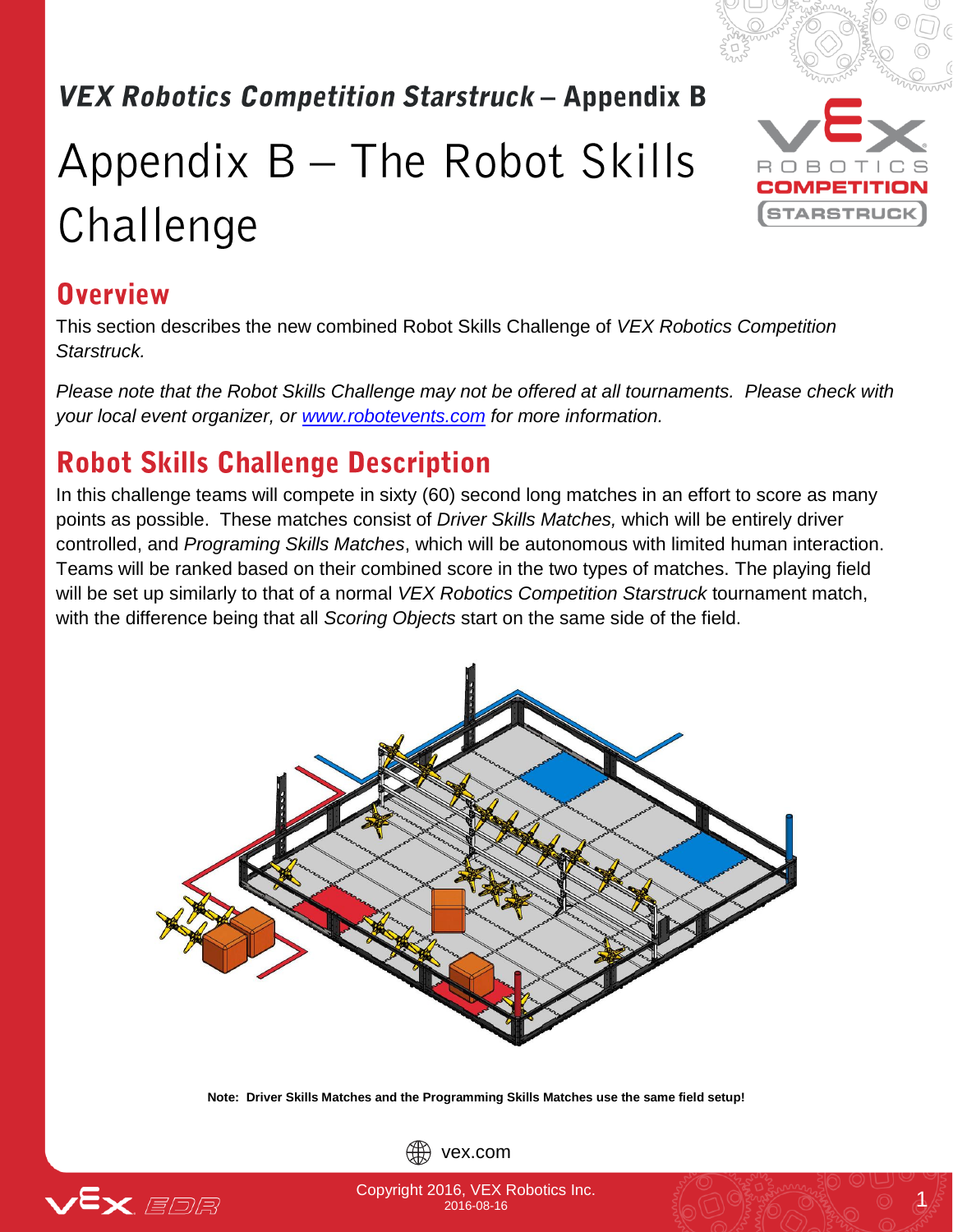## VEX Robotics Competition Starstruck - Appendix B

### **Robot Skills Challenge Definitions**

Please note that all definitions from "The Game" section of the manual apply to the Robot Skills Challenge, unless otherwise specified.

*Driver Skills Match –* A *Robot Skills Match* consists of a sixty (60) second *Driver Controlled Period*. There is no *Autonomous Period*. Teams can elect to end their run early, however this will count as an official run.

*Programming Skills Match –* A *Programming Skills Match* consists of a sixty (60) second *Autonomous Period*. There is no *Driver Controlled Period*. Teams can elect to end their run early, however this will count as an official run.

*Skills Loads* – The three (3) Stars and two (2) *Cubes* that *Student Drive Team Members* may load onto the *Alliance Station Alliance Starting Tile* or into their *Robot* at any point during a *Skills Match*.

*Skills Preload* – The one (1) *Star* each team may place on the field such they are touching its *Robot*, not touching any grey foam tiles, and fully within the field perimeter prior to each *Skills Match*.

*Skills Match* – A *Driver Skills Match* or *Programming Skills Match*

### **Robot Skills Challenge Rules**

Please note that all rules from "The Game" section of the manual apply to the Robot Skills Challenge, unless otherwise specified.

**<RSC1>** At the beginning of each *Skills Match*, the *Robot* must be placed such that it is touching the *Alliance Station Alliance Starting Tile*, not touching any *Scoring Objects* other than those permitted by <RSC2>, and not touching any other foam field tiles.

**<RSC2>** Prior to the start of each *Skills Match*, each *Robot* must use its one (1) *Star* available as a *Skills Preload*. A *Star* is considered to be legally preloaded if it is touching the *Robot,* not touching any other grey foam tiles*,* and is fully within the field perimeter.

**<RSC3>** *Skills Loads* may be loaded at any point during a *Skills Match*.